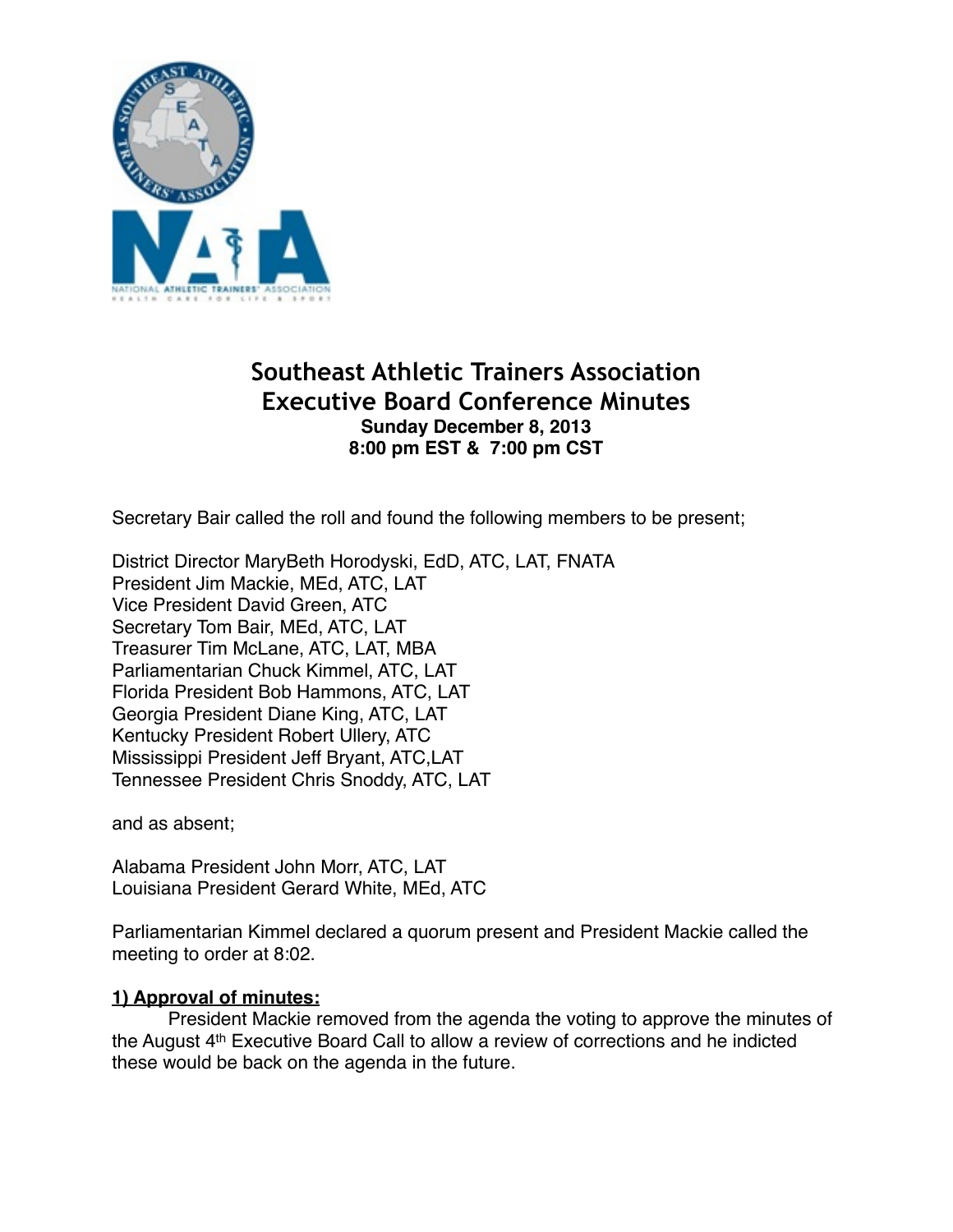Director Horodyski motioned that the October 13, 2012 minutes of the Executive Board Call be approved with minor grammatical changes made. The motion was seconded by President Snoddy. **Passed. (Dir, TN) 5-0-0-2 (AL,LA)**

# **2) District Director Report**

Director Horodyski reported that the NATA Board of Directors has heard from various NATA committees about the lack of NATA members that have obtained a National Provider Identifier (NPI) number. This is a concern as it is government metric used to determined how many members are in a profession. Currently only 52% of NATA members have obtained an NPI number thus leaving our profession grossly undercounted which could have extreme negative consequences for our profession. Health care policy could very easily be made using the data, which would not bode well for any setting. Director Horodyski shared a correspondence from a member that pointed out a very large percentage of individuals working in the traditional setting have not requested an NPI number. She expressed that perhaps there is a common belief throughout the membership that NPI numbers are needed only by those billing for services. She requested that all State associations make a strong concerted effort to educate their membership and assist them in the process if need be. This issue is critical to the profession regardless of employment setting.

Additionally Director Horodyski reported that many of the topics discussed on previous calls are progressing smoothly and there has been no major changes to them. This includes expansion and development internationally between the NATA and Athletic Training associations in other countries.

# **3) President's Report: Jim Mackie**

President Mackie reported that Multi-view has had some internal staffing changes to resolve some of the issues that were brought to them. To date he is not pleased with the arrangement and will continue to work towards having this arrangement meet the Boards expectations.

# **4) Vice President's Report: David Green**

Vice President Green reported to the Board that benchmarks and deadline to ensure a good meeting are proceeding on schedule. This committee recently had a call and he is comfortable the process is on track. This year's meeting will have some minor changes, as an example the combined business meeting/awards ceremony/lunch. Vendor agreements are starting to be returned as well. He also indicated that nominees for SEATA awards are very low.

# **5) Secretary Report**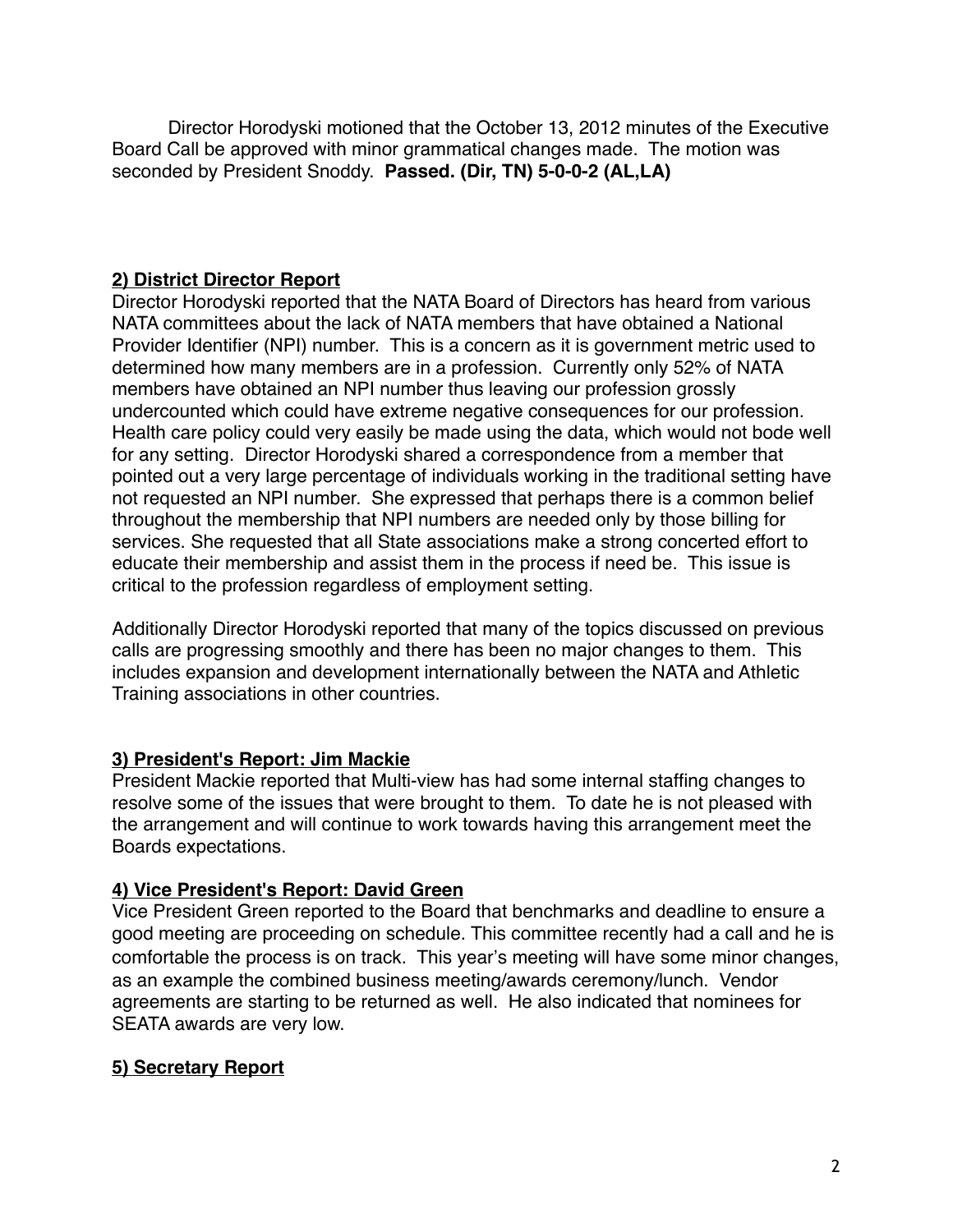Secretary Bair reported to the Board progress of the ad hoc committee reviewing the SEATA Policy and Procedures Manual. Committee members have finished their task and the goal is to have all parts compiled and organized and then return to committee members for a final consensus by the end of 2013. Recommendations will then be made to the Board. Secretary Bair also reminded all Board members to use exec@SEATA.org email address when sending information, newsletters, e-blast, etc.. to State association membership in an effort to keep the Board informed of what is going on in each state. Additionally Secretary Bair informed the Board that he will be purchasing a new camera for SEATA use. The expense was approve prior however it was believed pricing would be better this time of year.

### **6) Treasurer's Report**

Treasure McLane reported to the Board current cash flow position and investment account standing. As SEATA investment funds have nearly all transitioned from a margin account to an equity account he would like the Board to begin thinking of a long range financial plan for SEATA.

He further reported on conference registration and financial picture of both the annual student conference as well as the bi-annual educator's conference. He requested guidance from the board regarding payment of a flight for a speaker for the educator's conference. After discussion Treasurer McLane was asked to get more information about the request.

# **7) Unfinished Business**

#### *A) Strategic Plan*

President Snoddy reported to the Board that he and President White have completed a survey that is designed to get member feedback with regard to SEATA's future path. The Survey was sent to the Board and good feedback was provided. It will next be sent to the leadership of each State association.

#### *B) Legislative Grants*

President Hammons reported to the Board that he and President Ullery have been working with new language to harmonize the SEATA Legislative Grant Program with the of the NATA's Legislative Grant Program. This language is currently being reviewed.

#### *C) Committee Appointment*

President Mackie completed the voting process that was begun on line to place Steven Patterson as a member of the Quiz Bowl Committee. The motion, second, and discussion were held electronically**. Passed (GA, AL) 5-0-0-2 (AL, LA)**

President Mackie led the voting process to fill an open position on the Ethnic Diversity Advisory Committee. The motion to place Jun Matsuno on this